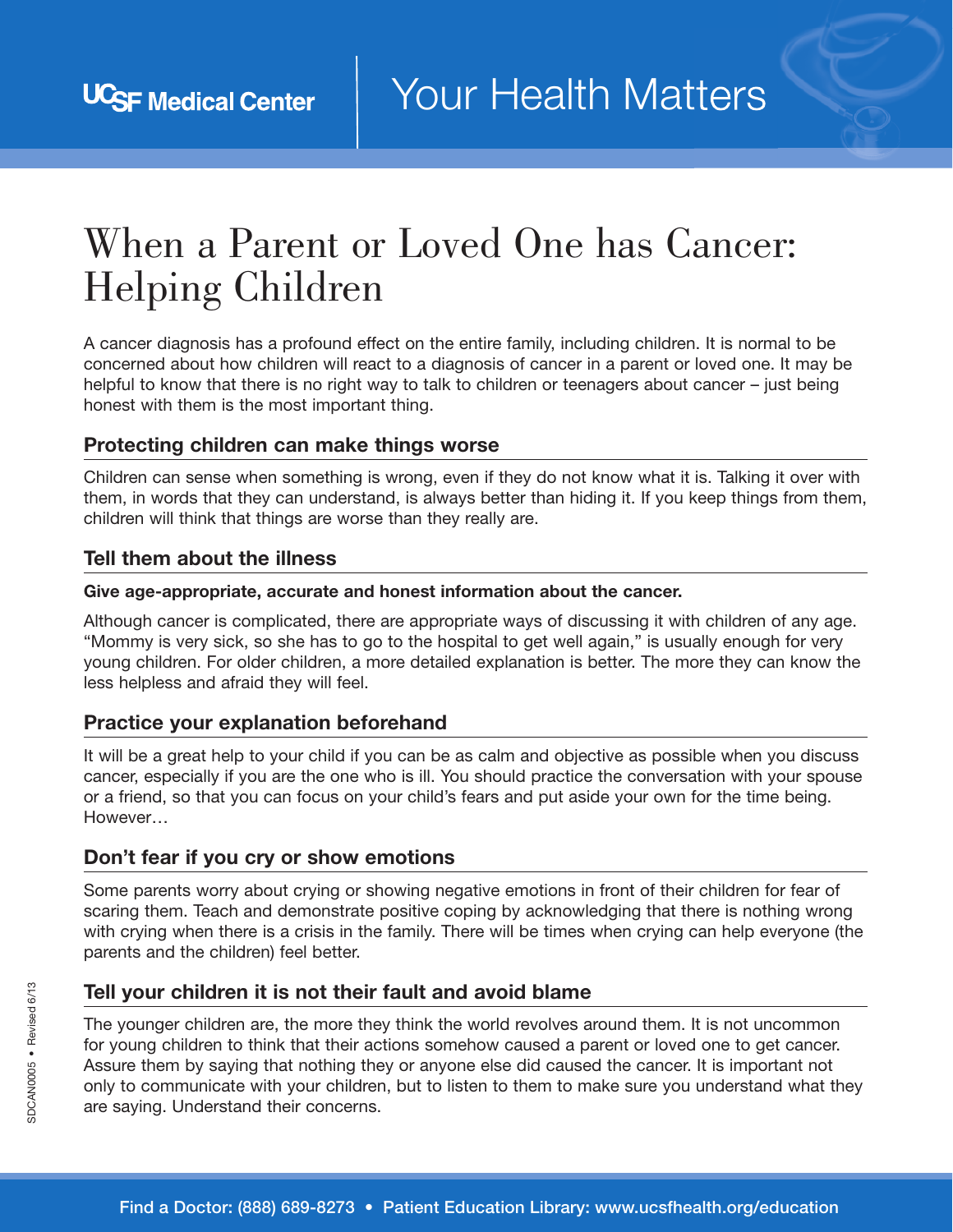# Explain to them that cancer is not contagious

Most children first experience sickness when they get a cold, chicken pox, or some other childhood disease that might have been contagious. It is important that you explain to them that cancer is not contagious. They will probably already be afraid that someone else in the family will get it. Assure them that this is not true and that it is OK to hug or kiss the person with cancer.

#### Try to balance optimism with pessimism

Telling your child that someone will be "all better" will only make him or her more confused and upset if it is not true. On the other hand, being very pessimistic can scare them needlessly. It is usually best to try to offer a realistic but hopeful assessment of the situation.

#### Take your children's feelings seriously

It is common for children to have many different reactions when they learn that a parent or loved one has cancer. These can include anger, sadness, guilt, fear, confusion, and even frustration. All of these responses are normal. Let them know that it is okay for them to have lots of different feelings and that you have many of them, too.

Children often show us with their behavior how they are feeling. Children tend to regress (act younger) when they are under stress. Some children will become withdrawn, while others may fight, whine, or complain. It is important that parents are prepared for a wide range of reactions from their children. Remember, children thrive on routine, and continuing with their daily routine will help children feel safe.

## Answer questions honestly

Discussing cancer with a child can be difficult, especially when there are so many questions that adults or even doctors cannot answer. It is best for you to be as honest as you can with your child, and not be afraid to say, "I don't know" if you don't. For children, the amount of information you give them is usually less important than making them feel comfortable with what you say.

#### Keep in touch with your children

If you are in the hospital for any extended period of time, your children may think that you don't want to be at home with them. Staying in touch will help reassure them that your illness has nothing to do with how much you love them.

## Make time to be with the children

Although treatment and caring for ill loved ones can take time, it is important to make the time to be with your children and let them know that they are still special to you. Consider asking a neighbor, relative, or school professional to be a special friend to your child; pick someone the child knows and trusts, and ask that person to be there if your child needs someone when you are not available.

## Help children understand treatment

Children often fear the unknown. They can think that a situation is worse than it really is. Explain the treatment process in a way that is appropriate for their age. Don't forget it is easy for a child to imagine something like chemotherapy or radiation therapy as bad because it can cause hair loss, nausea, and other unpleasant side effects.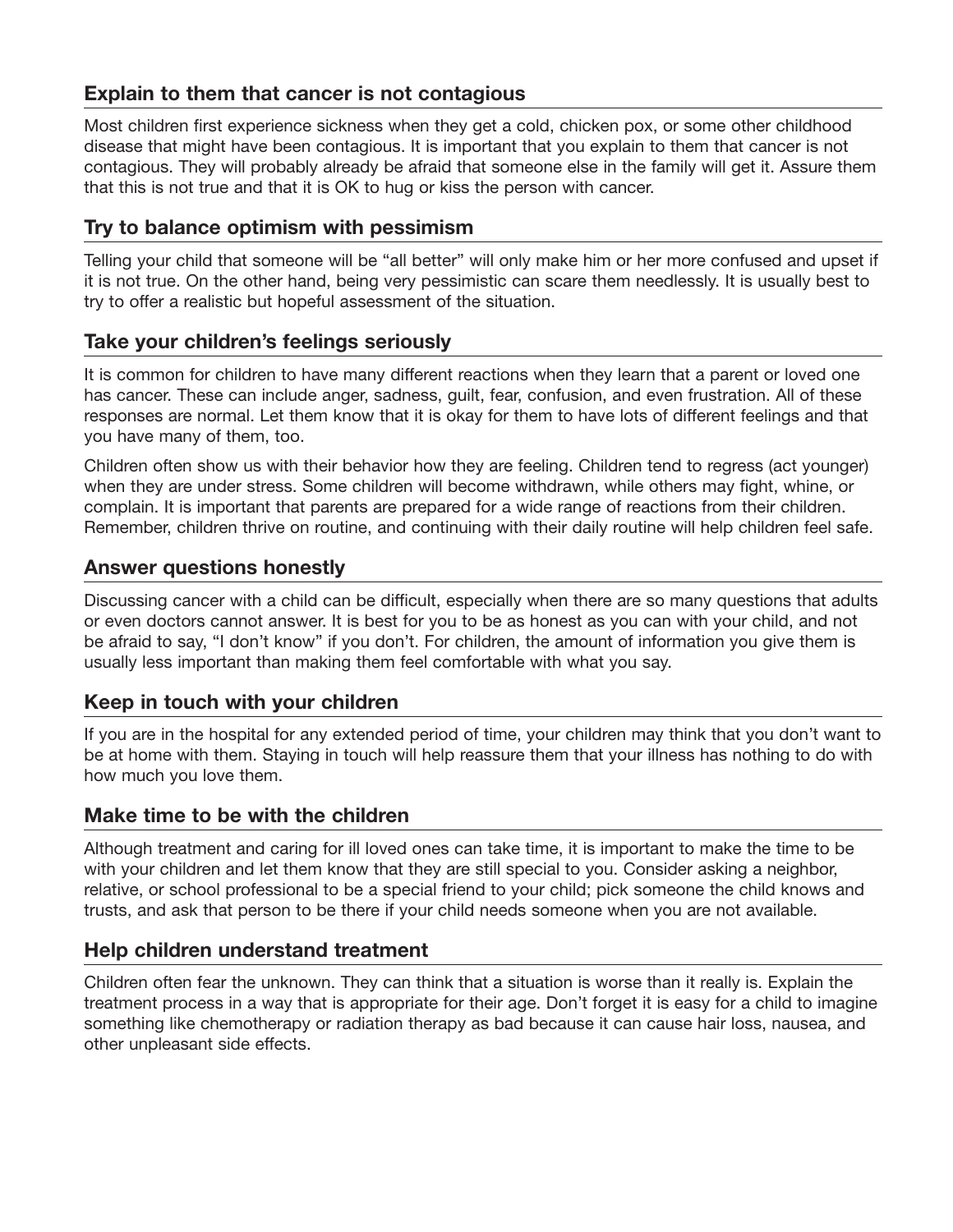# Prepare your children for the effects of treatment

Cancer and cancer treatment can often dramatically affect someone's appearance. A physical change such as hair or weight loss can sometimes frighten them, or make them think a person has changed or is different. It is better to prepare them beforehand. For example, you can say, "When mommy was sick in the hospital, she lost weight, and her hair fell out – but don't worry, it will grow back. She is still the same mommy on the inside."

# Let children help but don't burden them with responsibility

It is important to let children know that they can help their parent or loved one feel better; it will make them feel less helpless if you let them run an errand, fetch a glass of orange juice, or perform some other task that is appropriate for their age. Be careful not to burden them with too much. The stress of having someone ill in the family can be great. They will need lots of time to just play, relax, and be children.

# Be prepared to discuss death

This is a complicated topic, but if you or a loved one is very ill with cancer, you should be prepared to discuss death with your children. Given the limitations of this publication, it is impossible to suggest ways to discuss this with your child. You may want to consult a trained counselor or clergy member first. One of the most important things to remember is to take your child's age into account when discussing death. Preschoolers, for instance, do not understand that death is final. School-age children tend to know that dead things don't eat, breathe, or sleep. By the age of ten, children begin to understand that death is the end of life. There are helpful books and other resources available to you to help facilitate the discussion of death with children (refer to the resource section at the end of this publication).

Regardless of your child's age, when discussing death, remember three things:

- Try to use very clear, specific terms. Being vague will only confuse your child.
- Do not use terms like "sleeping forever" or "put to sleep," because children will think sleeping is like death, or be afraid that if they sleep, they might die.
- Finally, be patient. It will take a long time for a child to fully understand, and to accept, any type of loss. They certainly will not understand the first time you try to tell them.

Remember that when cancer strikes a family, children know something is wrong. Trying to protect them will only make them imagine the worst. Being overprotective may prevent you from helping them to understand and eventually accept what is happening. If you need help in talking to your children, don't be afraid to ask for it. As a parent, you may not always be prepared for every situation. Being unsure of what to say is no reason to be ashamed.

# Resources for Helping Children When a Parent or Loved One has Cancer

#### Support & Counseling

UCSF Psycho-Oncology at the Helen Diller Family Comprehensive Cancer Center is staffed by psychologists and psychiatrists who care deeply about the emotional and supportive care needs of patients and families as they cope with cancer and cancer treatment. For more information, please call (415) 353-7019, visit the website at http://cancer.ucsf.edu/psycho-oncology/ or ask your physician for a referral to Psycho-Oncology.

The Cancer Resource Center has a list of support groups, counselors, and other organizations dealing with parenting with cancer in the San Francisco Bay Area. Please call the Cancer Resource Center at (415) 885-3693 for the most updated list.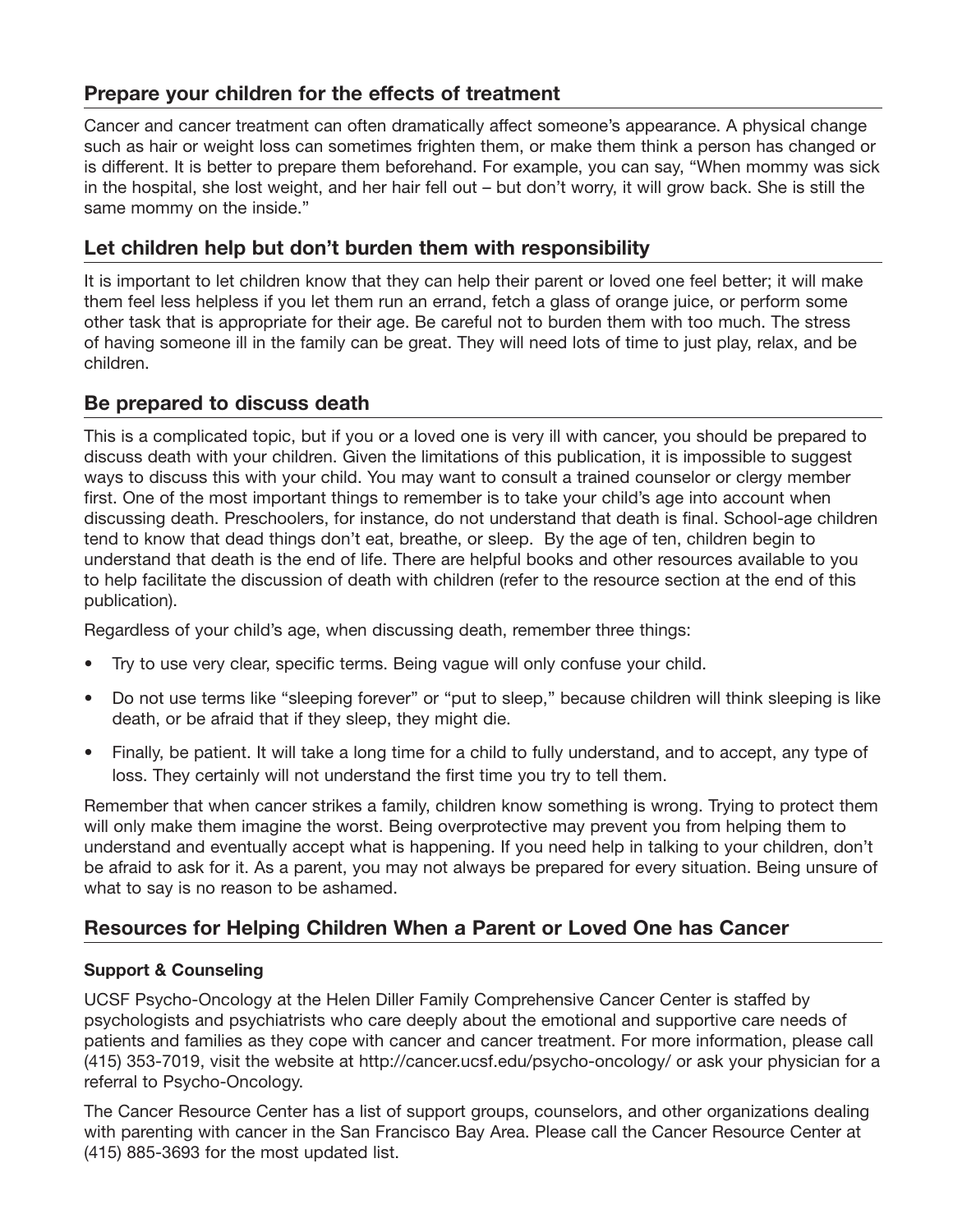Compass Care, the pediatric palliative care program at UCSF Benioff Children's Hospital, works closely with your child's medical team to optimize his or her quality of life, while providing cutting-edge medical care and support. Our mission is to help your child live as well as possible for as long as possible. Visit the website at http://www.ucsfbenioffchildrens.org/services/compass\_care/.

#### Internet Resources

- Cancer Care www.cancercare.org/tagged/children
	- o Searchable website of an organization focused on providing free, professional support for anyone affected by cancer.
- **Cancer Support Community www.cancersupoportcommunity.org** 
	- o Searchable website of an organization focused on creating a global network of education and hope.
- Helping Children When a Family Member Has Cancer
	- o A series of guides from the American Cancer Society offering extensive information on helping children understand and deal with cancer in another family member. Guides include:
		- Dealing with Diagnosis
		- Dealing with Treatment
		- Dealing with Recurrence or Progressive Illness
		- Understanding Psycho-Social Support Services
		- Dealing with a Parent's Terminal Illness
		- When a Child Has Lost a Parent
	- o Available at: http://www.cancer.org/Treatment/ChildrenandCancer/ HelpingChildrenWhenaFamilyMemberHasCancer/index
- Kemo Shark www.kidscope.org/kemoshark.doc
	- o A downloadable/printable book for children about chemotherapy.
- Kids Konnected www.kidskonnected.org
	- o An organization providing friendship, understanding, education and support for kids and teens who have a parent with cancer or have lost a parent with cancer.
- **KidsAid www.kidsaid.com** 
	- o An internet based resource where children can help each other with grief and loss.
- KidsCope www.kidscope.org
	- o On organization and website focused on helping children and families understand cancer.
- Macmillian Cancer Support www.macmillian.org/uk
	- o Searchable website of an organization offering support to those affected by cancer.